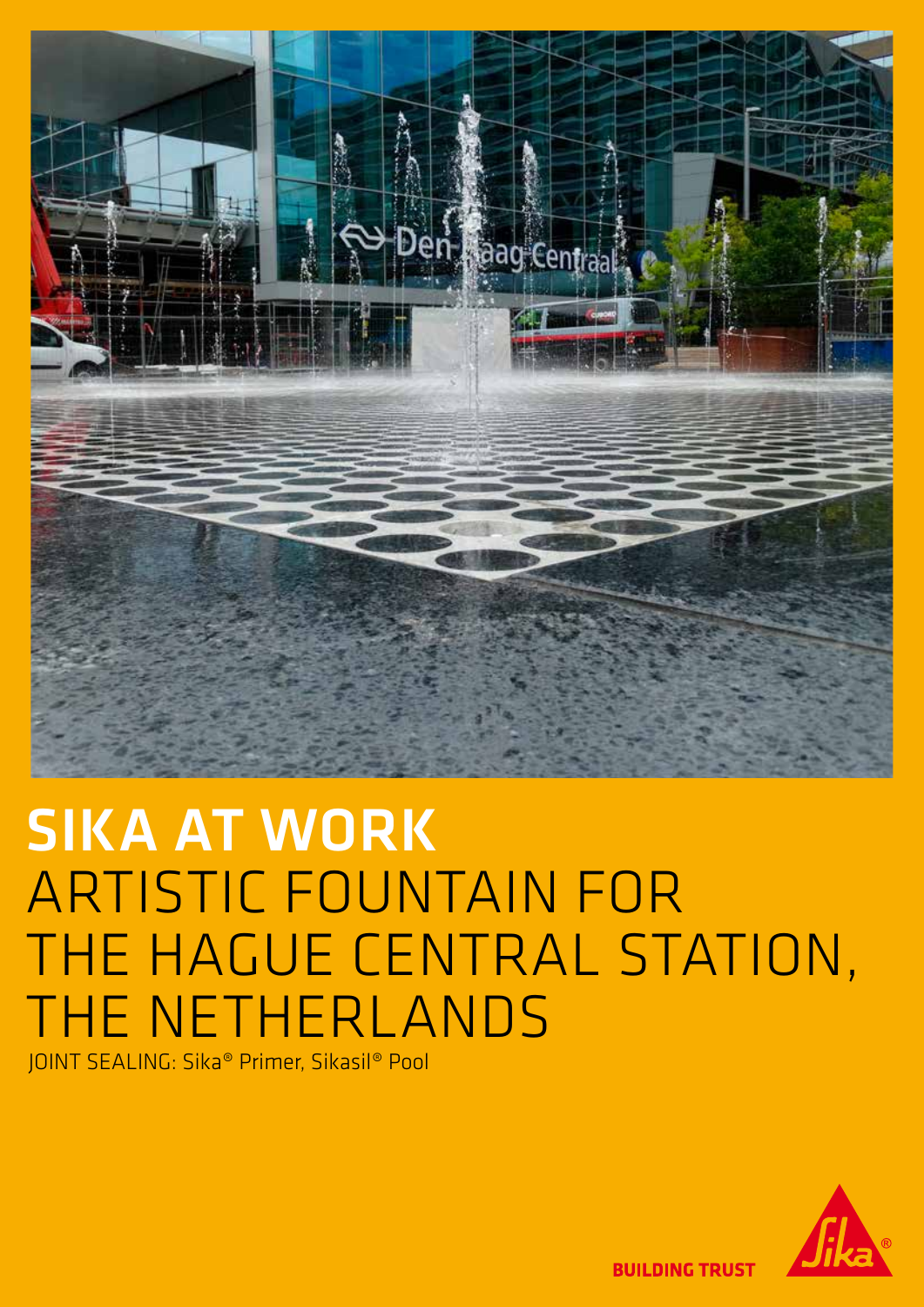## ARTISTIC FOUNTAIN, THE HAGUE CENTRAL STATION, THE NETHERLANDS

#### PROJECT DESCRIPTION

In recent years, The Hague Central Station has been modernized. Now it meets the requirements of the travelers. The station coordinates public transportation like trams, buses, trains and taxis in a well-organized and future-proof public transport hub. The hall forms a spacious and open connection with the city center of The Hague. The station has a diverse range of shops and facilitates for travelers and visitors with flexible working and meeting spaces. The Anna van Bueren square becomes a lively city space that the public transport terminal with the surrounding cultural institutions, ministries, the multi-purpose facility and garden New Babylon, University and companies. The square acts as a resting point in the middle of the busy city and is composed with green and water areas to keep the square open and clear. In the space between the station hall and the National Archive is a fountain with seat edges and sprayers.

#### PROJECT REQUIREMENTS

The floor of the fountain is made up of 729 mosaic tiles. From a distance, for example from the tram or the central station, you see then life-size the face of Anna van Bueren. The tiles are made of the terrazzo, an architectural concrete with polished natural stone. Integrated in the terrazzo tiles there are big black dots, each varying in size creating the mosaic. The different tiles need to be waterproofed between each other.

Due to permanent exposure to water a durable adhesion of the sealant to the tiles is crucial. This is solved by a correct surface treatment with a primer. A good adhesion of the adhesive had to be guaranteed and the joint sealing had to be weatherproof and extremely suitable for permanent contact with water.



1 After installing the baker rod and applying with Sika® Primer-3N for optimal adhesion, the joint is sealed by Sikasil®-Pool.

2 The separate Terazzo concrete pieces before installing.



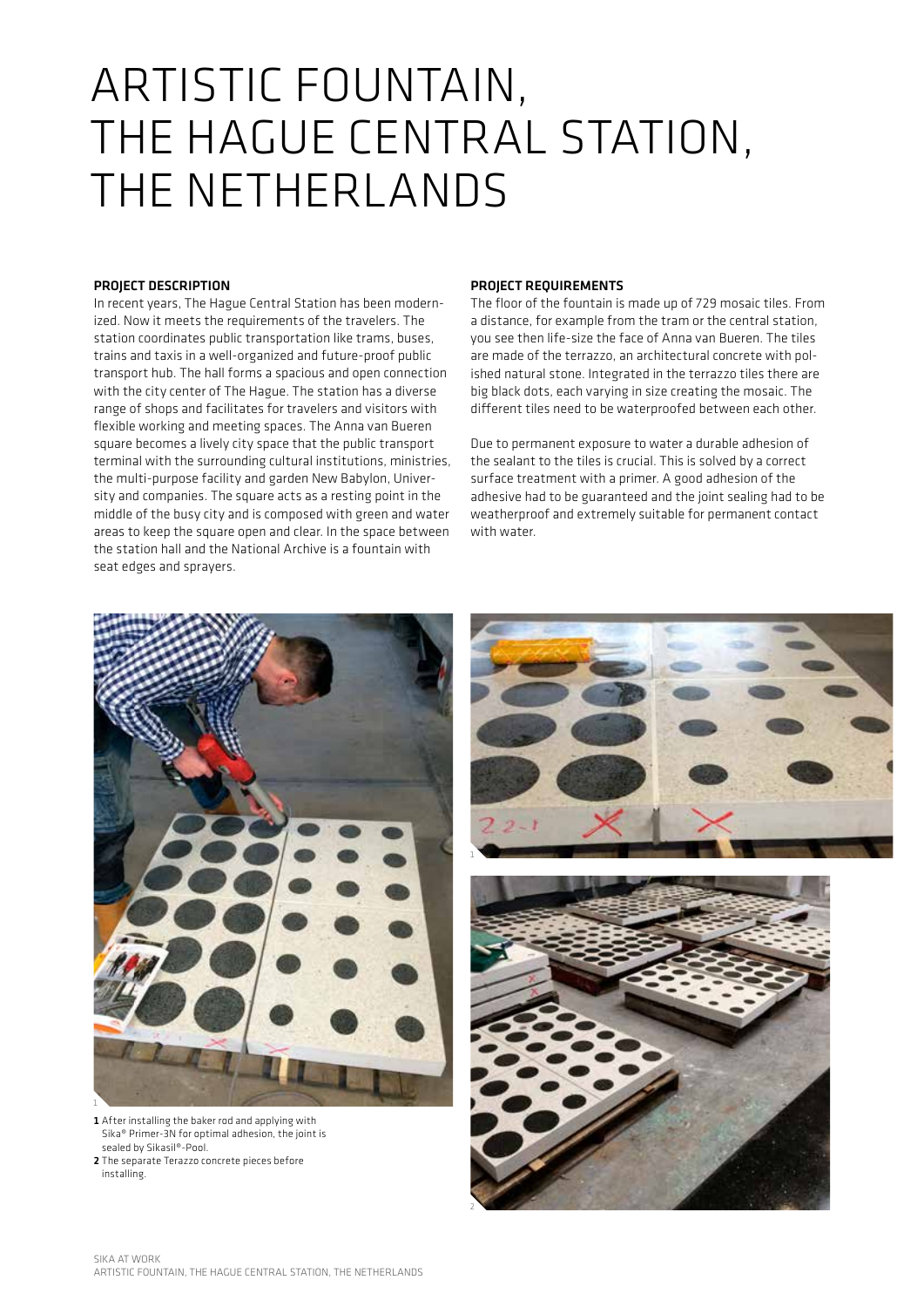### SIKA SOLUTIONS

To guarantee the good adhesion of the sealant, the tile flanks were first coated with Sika® Primer-3 N. Then all joints between the tiles were sealed with Sikasil® Pool, which is chlorine resistant and suitable for permanent contact with water.

- 3 Before joint sealing can begin: color texting.
- 4 The material of the substrate is Terazzo concrete. The fountain is in use between March and October and in this period the fountain surface is always under water.
- 5 3D-drawing of the fountain project: water pumps transport the water above the ground. From this perspective one can clearly recognize the face of Anna van Bueren.